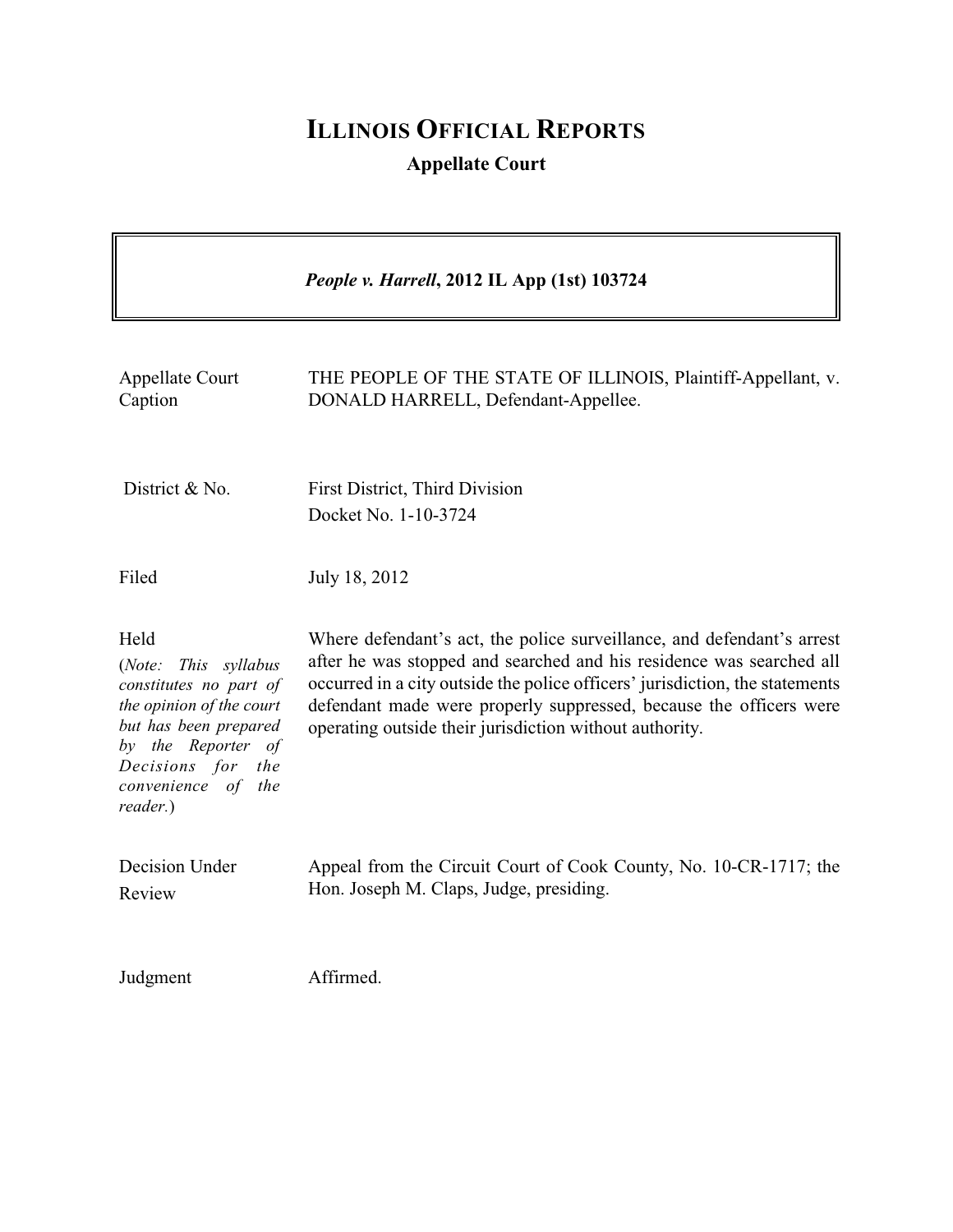| Counsel on<br>Appeal | Michael J. Pelletier, Alan D. Goldberg, and Adrienne N. River, all of<br>State Appellate Defender's Office, of Chicago, for appellant.                                                  |
|----------------------|-----------------------------------------------------------------------------------------------------------------------------------------------------------------------------------------|
|                      | Anita M. Alvarez, State's Attorney, of Chicago (Alan J. Spellberg,<br>Veronica Calderon Malavia, and Charles J. Prochaska, Assistant State's<br>Attorneys, of counsel), for the People. |
| Panel                | JUSTICE MURPHY delivered the judgment of the court, with opinion.<br>Presiding Justice Steele and Justice Neville concurred in the judgment<br>and opinion.                             |

#### **OPINION**

¶ 1 Defendant, Donald Harrell, was arrested on December 17, 2009, in Maywood, Illinois, by Chicago police officers with that police department's gang investigations unit. The officers, acting on a tip from an informant, recovered approximately 6,720 grams of cannabis, 3 grams of heroin, drug paraphernalia, and a fully loaded, semiautomatic, .25 caliber handgun from his home, also in Maywood, Illinois. Defendant was charged with possession of cannabis with intent to deliver (720 ILCS 550/5(f) (West 2008)) and unlawful use of a weapon by a felon (720 ILCS 5/24-1.1(a) (West 2008)).

¶ 2 Defendant moved to quash his arrest and suppress evidence, alleging that the Chicago police officers lacked authority to arrest him and did not obtain proper consent to search his attic bedroom where the drugs and handgun were recovered. Following briefing and a hearing, the trial court found that defendant was arrested for crimes committed in Maywood, Illinois, without anyone present from Maywood, state or federal police departments. Therefore, his arrest by Chicago police was found to be extraterritorial and any statements made related to his arrest were suppressed. However, the court found that defendant's stepfather had apparent authority to consent to the search of defendant's bedroom and denied defendant's motion to suppress the evidence discovered in his bedroom. The trial court denied the State's motion to reconsider. The State filed a certificate of substantial impairment pursuant to Rule 604(a)(Ill. S. Ct. R. 604(a)(eff. July 1, 2006)) and this appeal followed. For the following reasons, we affirm the judgment of the trial court.

# ¶ 3 I. BACKGROUND

¶ 4 Defendant was arrested by the Chicago police on December 17, 2009. After defendant left from his home at 1912 South 10th Avenue, Maywood, Illinois, and entered into a red Ford Explorer with two other men, surveillance officers from the Chicago police department conducted an investigatory stop of the vehicle, curbing the vehicle at 1946 South 10th Avenue, Maywood, Illinois. The suspects were detained and returned to park in front of defendant's home. Chicago police officers were granted access to defendant's bedroom by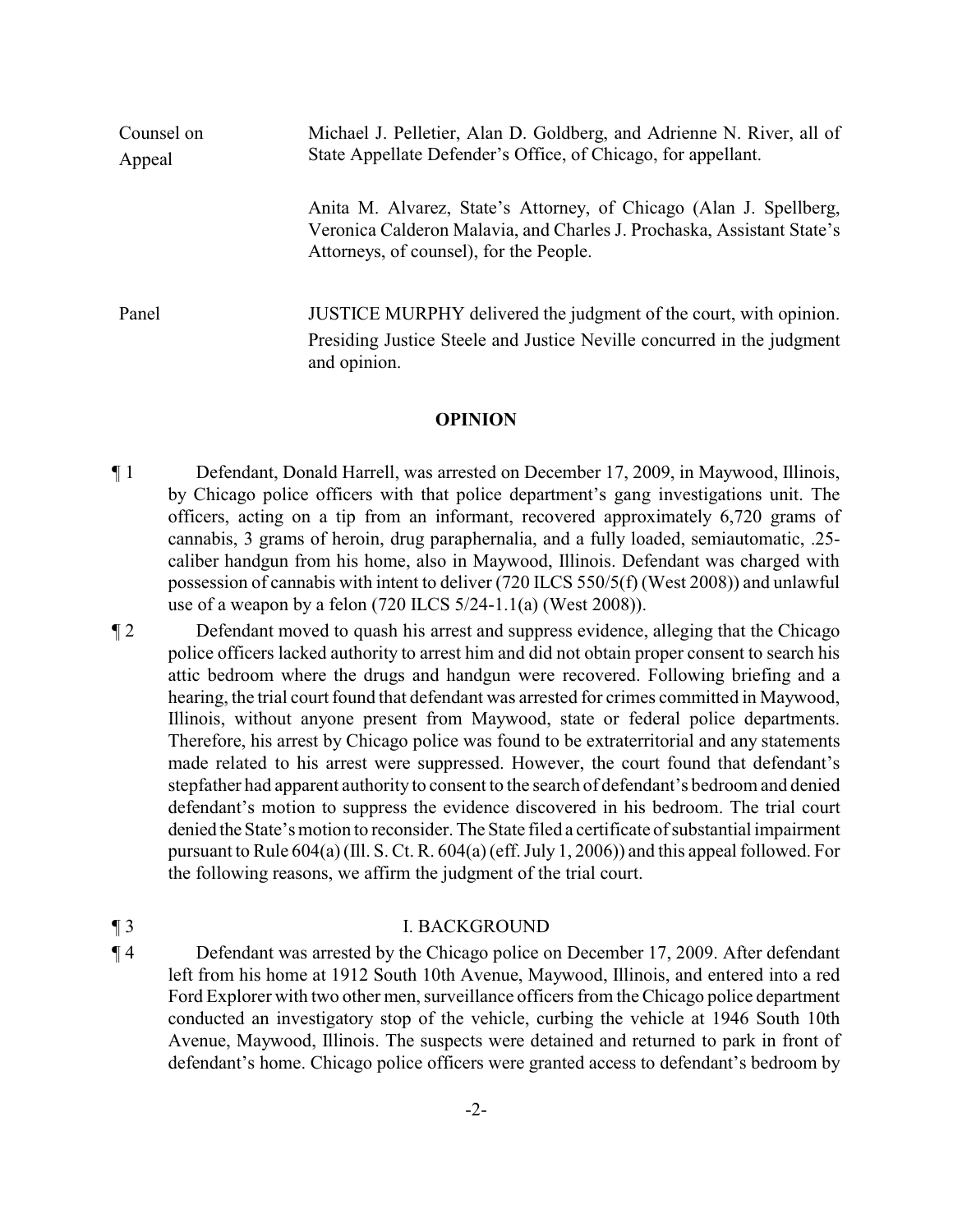Arthur Gipson, described as co-owner of the residence in the police report.

- ¶ 5 The officers discovered approximately 6,720 grams of cannabis, 3 grams of heroin, drug paraphernalia, and a fully loaded, semiautomatic, .25-caliber handgun. Defendant was charged with possession of cannabis with intent to deliver (720 ILCS 550/5(f) (West 2008)) and unlawful use of a weapon by a felon (720 ILCS 5/24-1.1(a) (West 2008)). Defendant filed a motion to quash arrest and suppress evidence alleging that the Chicago police officers lacked authority to arrest him and did not obtain proper consent to search his bedroom.
- ¶ 6 At the hearing on the motion, Arthur Gipson testified that he was defendant's stepfather and that in December 2009, he lived with his wife, Laquita Hunley, and defendant at 1912 South 10th Avenue in Maywood, Illinois. Gipson did not pay rent or make any mortgage payments on the house. Further, Gipson was not on the title for the house.
- ¶ 7 On December 17, 2009, Gipson was at home alone around 2:50 p.m. when a police officer came to the front door. The officer informed Gipson that they had defendant in custody, they believed there was cannabis in the house, and they sought Gipson's consent to search the premises. Gipson testified that he signed the consent, but admitted that defendant did not give him permission to do so and neither he nor his wife had recently gone into defendant's room. The police then searched the attic where defendant resided and then the entire house. Gipson did not accompany the police officers.
- ¶ 8 On cross-examination, Gipson testified that he was unsure if he had ever gone in defendant's room in the 20 years he lived in his wife's house and defendant never instructed him to stay out of his room. Gipson testified that the police did not ask if he owned the home, only if he lived there. He stated that he was given the option to consent to the search. However, he was told that if he did agree to a search, the homeowner would not be responsible for whatever was found, but if he waited, whatever was found would be charged to the homeowner. Gipson read the consent form and signed it before the officers began their search of defendant's room. Gipson testified that he had to return to work and was told the officers eventually inspected the whole house. On redirect, Gipson testified that he returned home about three or four hours later and saw defendant in the house with police officers and was presented with a search warrant.

¶ 9 Defendant testified that at the time of his arrest, he lived with his mother and Gipson at 1912 South 10th Avenue in Maywood, Illinois. Defendant utilized the attic of the house as his bedroom. Defendant testified that in the afternoon of December 17, 2009, he left his house and entered the back door of his friend's vehicle. Right after the vehicle started down the block, the police stopped the car, presented their guns, and told defendant to get out of the car. Defendant testified that the police searched him and the two other occupants.

- ¶ 10 Defendant testified that the police did not find any drugs or guns, but they handcuffed defendant and the other men and took them back to defendant's address. The police did not present an arrest or search warrant and did not request identification. The policemen did not request defendant's permission to search his home, but he watched them approach the door and then go inside. Defendant remained inside the vehicle the entire time.
- ¶ 11 Sergeant Darryl Spencer of the gang investigations unit of the Chicago police department testified that on December 17, 2009, he was at 1912 South 10th Avenue, Maywood, Illinois.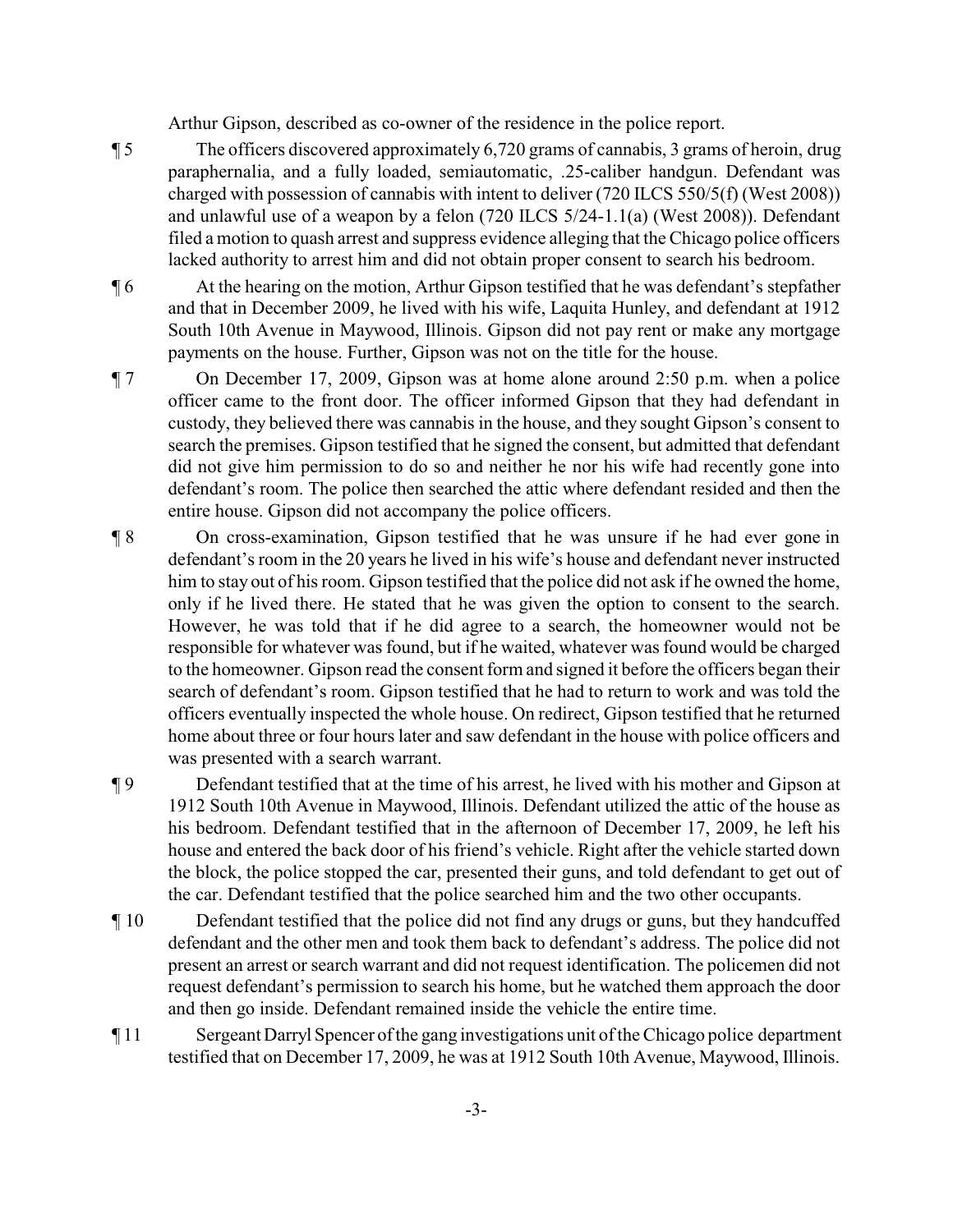Spencer was there along with other officers to investigate information from a confidential informant. The informant had just left the building after visiting a black male in the attic where he observed at least four to five pounds of cannabis. Spencer testified that when they formulated the plan to conduct a surveillance he contacted the Chicago police department's operation command center and the Maywood police department that they would be conducting surveillance. Spencer did not recall with whom he spoke.

- ¶ 12 Spencer testified that he was working with five other officers and they were all plain clothed and in unmarked squad cars utilizing push-to-talk radios to communicate. At about 2:30 p.m., one officer reported that he observed three black males, one matching the description of the man given by the informant, exit 1912 South 10th Avenue, Maywood, Illinois, and enter a red Ford Explorer. The officers saw the men enter the vehicle and begin to drive southbound and they stopped the vehicle. Spencer testified that he approached the vehicle and saw a man, defendant, in the front passenger seat who matched the informant's description.
- ¶ 13 Spencer did not observe a gun drawn. He learned that defendant identified himself and indicated that he lived at 1912 South 10th Avenue in Maywood, Illinois, and the officers proceeded to the home. Spencer was unaware whether defendant was asked if they could search the home. Spencer approached the door with another officer and Gipson answered. Spencer testified that he explained the information they received concerning cannabis in the attic and asked for verbal consent to search the attic. Gipson related that he was not aware of any narcotics in the house and consented to the search of the attic.
- ¶ 14 Spencer testified that the other officers obtained a consent to search form and asked Gipson if he understood it. Gipson stated that he did and signed the form. Gipson also stated that he was unaware whether defendant did or did not give consent to search his bedroom. Spencer and three of his partners entered the residence and searched only the attic and Gipson accompanied them the whole time. The officers recovered approximately 7,000 grams of cannabis, about 3 grams of heroin, a .25-caliber semiautomatic pistol, numerous rounds of ammunition, and equipment commonly used to package narcotics. In addition, Spencer recovered several pieces of mail addressed to defendant as proof of residence.
- ¶ 15 Spencertestified that when they completed this search, defendant was placed in custody. According to the police report, when he was placed into custody and read his *Miranda* rights, defendant admitted to the officers that " 'the drugs are not mine, I'm holding them for a friend named "Trell." He paid me with two ounces of weed to hold his stuff, but the pistol is mine. You won't find anything else in the house. I keep it all in my bedroom.' " The report also noted that defendant indicated that he " 'got [the handgun] about a year ago off the streets.'"
- ¶ 16 At some point after 6:45 p.m., Officer Villa returned with a search warrant and searched the entire residence. Spencer testified that he then notified the Maywood police department. However, no officers other than the Chicago police officers took part in the surveillance, searches or arrest.
- ¶ 17 On cross-examination, Spencer testified that he did not prepare any written reports for this case, but signed off on Officer Villa's report. Spencer testified that Gipson told him he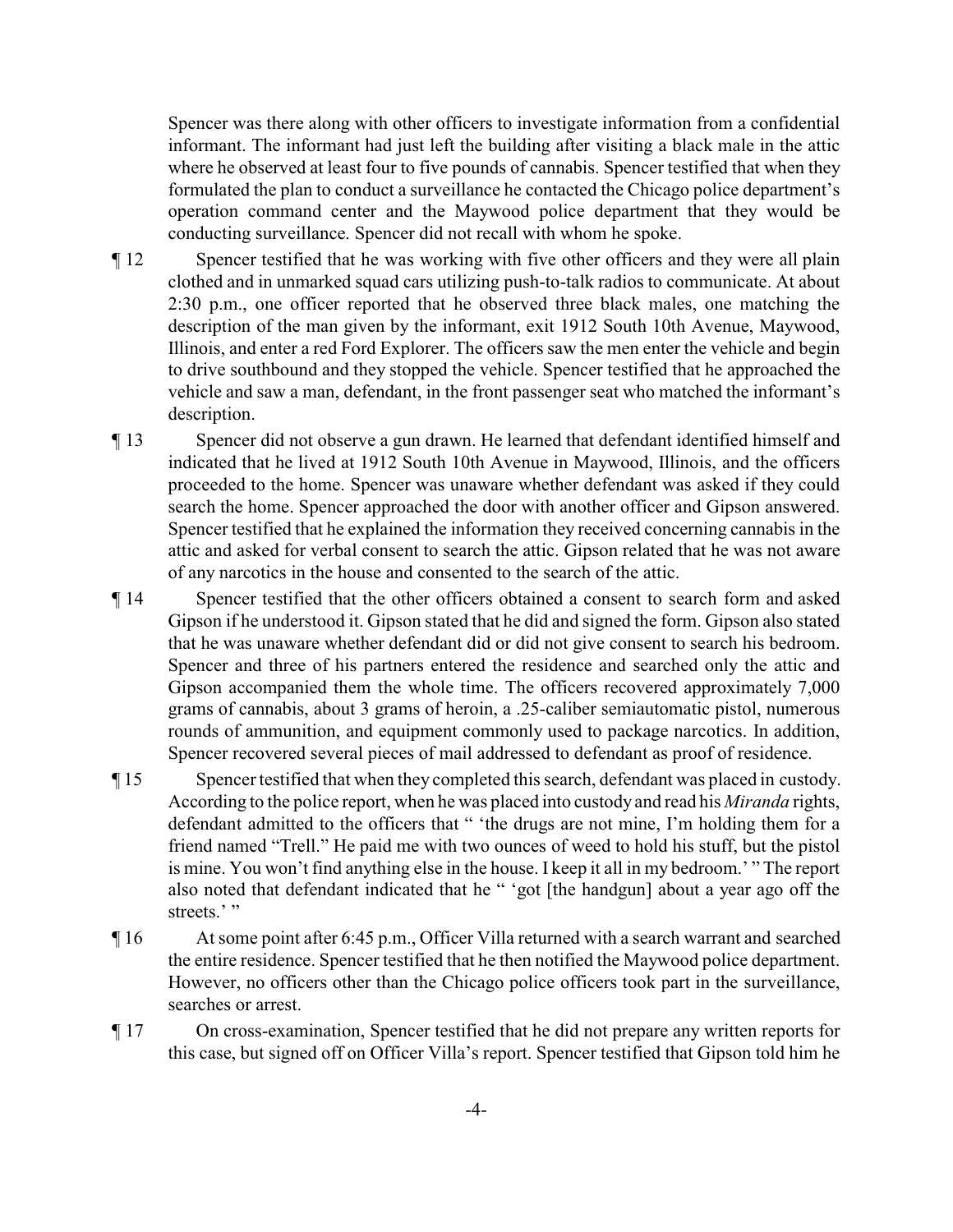was co-owner of the home; however, that was not indicated in Officer Villa's report while it was in the arrest report. While Spencer testified that he did not see any handcuffs at the time they stopped the vehicle and initially approached Gipson to search the house, he admitted that the report indicated that all three individuals, including defendant, were detained for investigative purposes but they were not placed in handcuffs and were free to leave. Spencer admitted that no search warrant was obtained or presented until after the cannabis was discovered, but testified that the process of obtaining one was started prior to the initial search.

- ¶ 18 The trial court conducted further examination to clear up some issues. Spencer testified that he first saw defendant and the other individuals in the vehicle when it was stopped. He then relocated to 1912 South 10th Avenue and remained in the house for most of the time until after defendant was brought back into the house and Villa returned with the search warrant. Spencer testified that defendant was in custody during this time and placed under arrest after they found the cannabis, approximately a half hour after the police stopped the vehicle. Finally, he testified that he provided no particulars when he contacted the Maywood police department about the surveillance they were conducting.
- ¶ 19 The parties provided closing argument on the motion. The trial court found that there was no offense committed in Chicago, there was no request to Maywood police to see if they wanted assistance, and did not clear their surveillance with any detailed information. The court found that there was no doubt that defendant was in custody, not free to leave, and, therefore arrested without warrant. However, the trial court reserved ruling on the issue of whether the Chicago police had authority to make an arrest. The trial court found that Gipson had apparent authority to consent and the police were justified in relying on that consent in their initial search.
- ¶ 20 At the next hearing, the trial court reiterated the findings noted above. In addition, it took judicial notice that the City of Maywood is not adjacent to the City of Chicago. Further, it stated that the language of the Illinois Municipal Code (65 ILCS 5/7-4-7, 7-4-8 (West 2010)) about police districts "is to make or instill common sense in neighboring municipalities['] ability to seek assistance from police officers in adjoining jurisdictions" and that allowing police to investigate crimes in other municipalities "would create chaos" and be "absolutely absurd." Since the police did not observe any activity within their jurisdiction, the trial court found that they had no authority to stop and put defendant into custody and it suppressed any statements defendant made related to his arrest. With respect to the search of defendant's bedroom and home, the trial court reiterated that Gipson had apparent authority to consent to the search and that the police were not required to undertake an investigation into his authority.
- ¶ 21 The State filed a motion to reconsider and argued that section 7-4-7 of the Illinois Municipal Code (65 ILCS 5/7-4-7 (West 2010)) (Municipal Code) defined the territory of a police district as the entire county, thereby granting the officers police powers throughout the county. The trial court again rejected this argument, finding that the Municipal Code could not be read that broadly, but limited police authority to actually adjoining municipalities. The State filed a certificate of substantial impairment pursuant to Illinois Supreme Court Rule 604(a) (eff. July 1, 2006) and this appeal followed.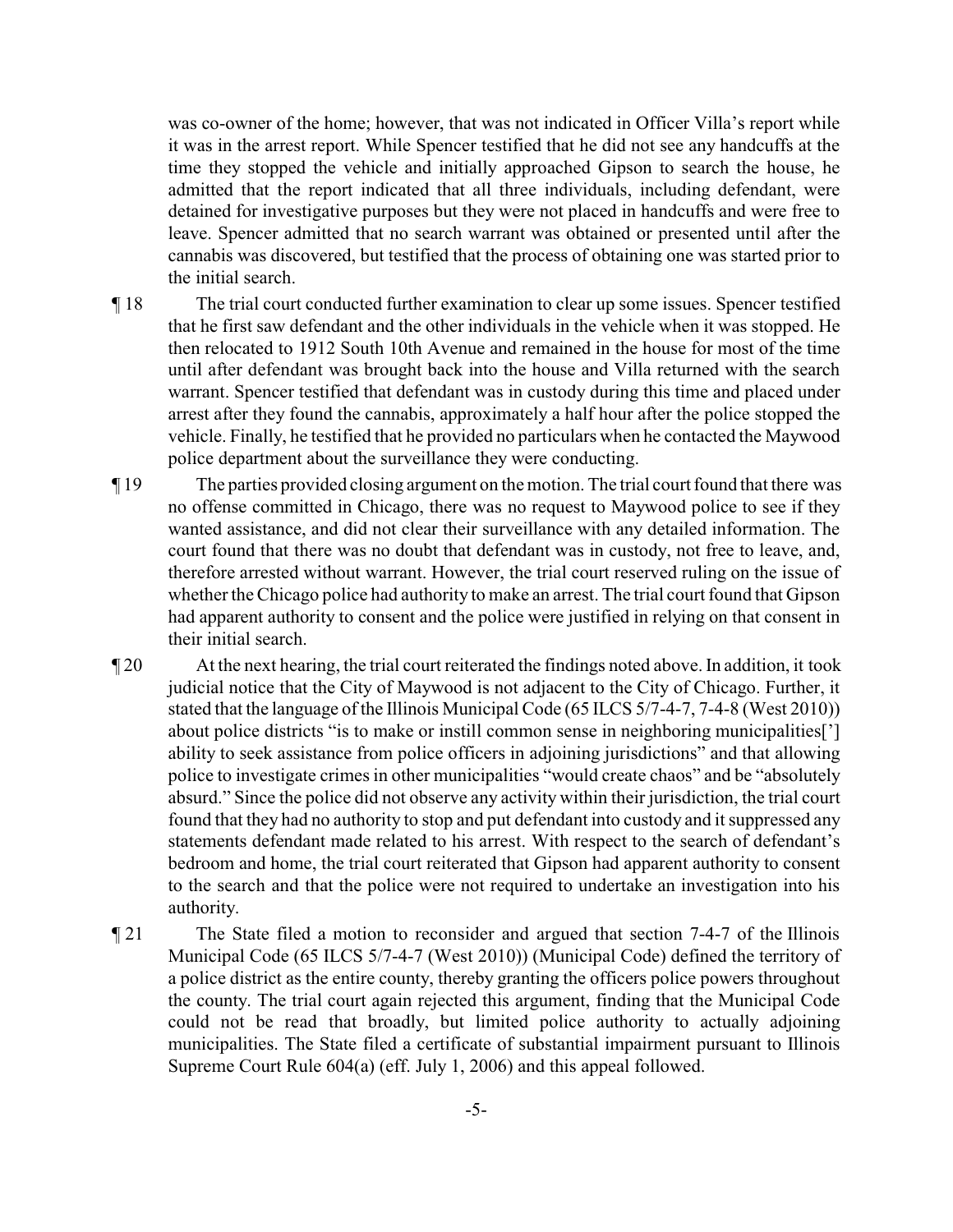### ¶ 22 II. ANALYSIS

¶ 23 The State argues that the trial court erred by quashing defendant's arrest and suppressing statements made by defendant to the police because it improperly found that the Chicago police officers lacked authority to investigate and make an arrest in Maywood, Illinois. The State also argues that, even assuming the Chicago police officers lacked authority to investigate and arrest defendant in Maywood, the trial court erred in suppressing defendant's statements identifying himself, providing his address, and admitting to possessing the cannabis and handgun because they were a result of a lawful *Terry* stop and intervening probable cause.

¶ 24 It is important to note that the authority of the Chicago police department to seek consent and the consent to search granted by Gipson are not issues presented to this court on appeal and have not been fully explored. Accordingly, we do not consider the validity of the search of defendant's home or the trial court's finding that the physical evidence was properly seized and admitted. The issue we consider is the State's assertion that the trial court erred in suppressing defendant's statements.

## ¶ 25 A. Extraterritorial Investigation and Arrest

- ¶ 26 The issue of the officers' jurisdiction and authority is a matter of statutory interpretation and our review is *de novo*. *People v. Tidwell*, 236 Ill. 2d 150, 156 (2010). In construing a statute, the primary objective of this court is to give effect to the intention of the General Assembly in enacting the statute. *Id.* The best indicator of the legislature's intent is the plain and ordinary meaning of the language of the statutory section and the entire statute as a whole. *People v. Davison*, 233 Ill. 2d 30, 40 (2009). Where the language is clear, we apply the statute without resort to further aids of statutory construction such as legislative history to ascertain the legislative intent. *People v. Maggette*, 195 Ill. 2d 336, 348 (2001).
- ¶ 27 The State contends that sections 7-4-7 and 7-4-8 of the Municipal Code (65 ILCS 5/7-4- 7, 7-4-8 (West 2010)) provide statutory authority for the Chicago police officers' actions in arresting defendant in Maywood. Alternatively, it argues that section 107-4(a-3) of the Code of Criminal Procedure of 1963 (725 ILCS 5/107-4(a-3) (West 2010)) provides additional authority for the police officers' actions. Section 7-4-7 of the Municipal Code defines a police district as "[t]he territory which is embraced within the corporate limits of adjoining municipalities within any county in this State." 65 ILCS 5/7-4-7 (West 2010). Section 7-4-8 follows this definition and establishes the authority of police by providing, in full:

"The police of any municipality in such a police district have full authority and power as peace officers and may go into any part of the district to exercise that authority and power. For these purposes the mayor of any municipality in the district, and the chiefs of police therein, shall use the police forces under their control anywhere in the district." 65 ILCS 5/7-4-8 (West 2010).

¶ 28 Section 107-4 of the Code of Criminal Procedure of 1963 (725 ILCS 5/107-4 (West 2010)), entitled "Arrest by peace officer from other jurisdiction" provides, in pertinent part: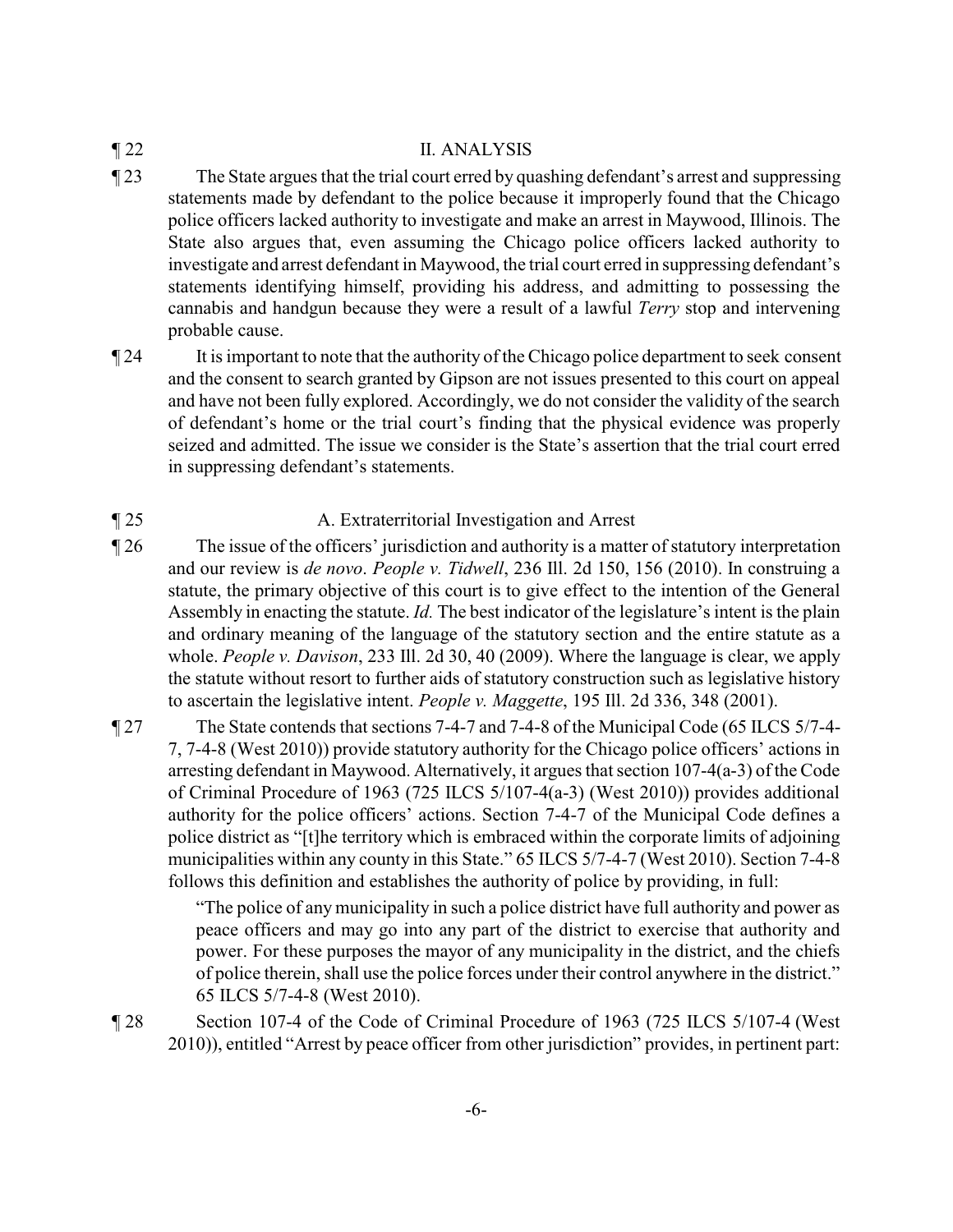"(a-3) Any peace officer employed by a law enforcement agency of this State may conduct temporary questioning pursuant to Section 107-14 of this Code and may make arrests in any jurisdiction within this State: (1) if the officer is engaged in the investigation of an offense that occurred in the officer's primary jurisdiction and the temporary questioning is conducted or the arrest is made pursuant to that investigation; or (2) if the officer, while on duty as a peace officer, becomes personally aware of the immediate commission of a felony or misdemeanor violation of the laws of this State; or (3) if the officer, while on duty as a peace officer, is requested by an appropriate State or local law enforcement official to render aid or assistance to the requesting law enforcement agency that is outside the officer's primary jurisdiction; \*\*\*. While acting pursuant to this subsection, an officer has the same authority as within his or her own jurisdiction.

(a-7) The law enforcement agency of the county or municipality in which any arrest is made under this Section shall be immediately notified of the arrest." 725 ILCS 5/107- 4(a-3), (a-7) (West 2010).

¶ 29 The State argues that the language of the Municipal Code clearly provides that police officers of a municipality are given statutory authority to unilaterally exercise police powers as peace officers in other municipalities within the same district. The State maintains that the trial court erred in applying a narrow construction of "police district" that is not supported by case law. It argues that this was exacerbated by the trial court's interjections during argument and refusal to allow the prosecutor to fully develop or support the argument it makes now, that the Chicago police officers acted within their authority.

¶ 30 The State points to *People v. Kirvelaitis*, 315 Ill. App. 3d 667 (2000), as well as *Harroun v. Addison Police Pension Board*, 372 Ill. App. 3d 260 (2007), and *People v. Carraher*, 199 Ill. App. 3d 965, 970 (1990), to advance the theory that the Municipal Code defines a police district as the same county for municipalities "adjoined" within the boundaries of that county. In *Kirvelaitis*, the defendant argued that his arrest for speeding and driving while under the influence was without authority and the suspension of his driving privileges must be rescinded. The defendant was driving outside of any municipality when he was observed by a police officer with the Village of Woodridge, Du Page County. The defendant was observed driving 67 miles per hour with a posted speed limit of 45 miles per hour. The officer testified that he was not certain if the defendant was within the municipal boundaries, but activated his radar when he saw the speeding vehicle and then stopped and arrested defendant. The trial court found that, while defendant was arrested outside the officer's jurisdiction, the arrest was proper as a citizen's arrest. *Kirvelaitis*, 315 Ill. App. 3d at 668-69.

¶ 31 The Second District of this court reversed the finding of the trial court, outlining permissible bases for the officer to have jurisdiction under the above statutory provisions. *Id.* at 669-71. The court highlighted that an officer has authority to arrest a defendant within his own police district, when the officer is investigating an offense within the officer's jurisdiction and an arrest is made outside the jurisdiction under that investigation, when the officer becomes aware of a felony or misdemeanor outside the jurisdiction while on duty, or as a private citizen. *Id.* The State focuses on the court's statement in this discussion that "an officer has the authority to arrest a defendant when the defendant is in a municipality that is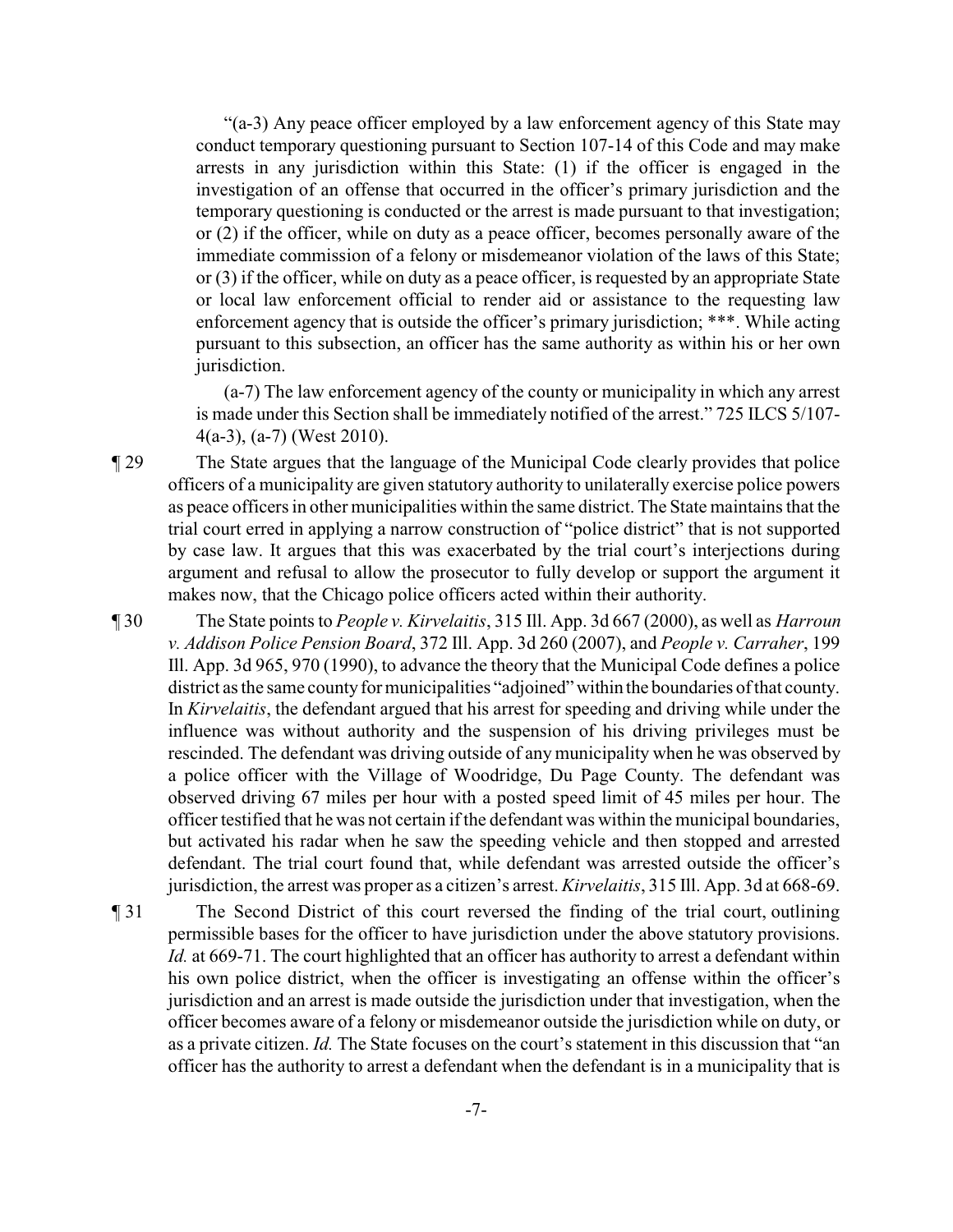in the same county as the officer's jurisdiction. 65 ILCS 5/7-4-8 (West 1998); *People v. Marino*, 80 Ill. App. 3d 657, 661-62 (1980)." *Id.* at 669-70.

- ¶ 32 The State notes that, despite this, the *Kirvelaitis* court found that the officer had no authority because the defendant was in no municipality at all or in a municipality outside the officer's county. Therefore, it concluded that he had no authority to arrest the defendant pursuant to section 7-4-8 of the Municipal Code. *Id.* at 671. Further, the *Kirvelaitis* court added that its decision would be different if the defendant had been in DuPage County at the time. However, since the officer did not provide evidence that the defendant was in Woodridge, he had no authority beyond that of a private citizen and could not use the powers of his office, including a radar gun, to make the arrest. *Id.* at 672.
- ¶ 33 The State notes that the holding in *Kirvelaitis* was invoked, and expanded, in *Harroun*. In *Harroun*, the appellate court found that, since the Municipal Code provides statutory authority for an officer within the same county as the officer's jurisdiction, the plaintiff, a police officer for the Village of Addison, Illinois, had the authority to act when off duty and intervening in a burglary at his neighbor's Bloomingdale home. Therefore, the court reversed the denial of the officer's line-of-duty pension payout for disabling injuries that he suffered in intervening. *Harroun*, 372 Ill. App. 3d at 265. The State concedes that the facts of *Harroun* "are somewhat distinguishable," but asserts that the court's interpretation of the statute and *Kirvelaitis* supports its interpretation of extrajurisdictional authority.
- ¶ 34 The State also points to the legislative history expanding the jurisdiction and powers of police officers and the cases interpreting these statutes to argue that a broad reading of the jurisdictional provisions is proper. The State notes that despite its amendments to the statute following these cases, the failure to clarify demonstrates the legislature's presumed acquiescence in the holdings. *Miller v. Lockett*, 98 Ill. 2d 478, 483 (1983). The State highlights the language used in *People v. Durham*, 71 Ill. App. 3d 725 (1979), to claim that ratification of section 107-5(c) of the Code of Criminal Procedure of 1963 (Ill. Rev. Stat. 1977, ch. 38, ¶ 107-5(c)) expanding the "fresh pursuit" doctrine to allow arrest "anywhere within the jurisdiction of this State" "lays to rest the notion that a police officer is limited by the concept of territorial boundaries or jurisdiction when making an arrest." *Id.* at 727.
- ¶ 35 The State asserts that this broad reading of section 7-4-8 is supported by *Carraher*. In *Carraher*, which followed *Durham*, the court considered the appeals of two defendants observed speeding or driving recklessly in Sycamore, Illinois, by Sycamore police officers, each of whom followed the defendants into unincorporated De Kalb County. One of the defendants declined to perform field sobriety tests and later refused to submit to a breath test while the second defendant failed a field sobriety test. Each defendant was charged with a moving violation and drunk driving. *Carraher*, 199 Ill. App. 3d at 966-68. The trial court found the arrests were made outside the officers' jurisdiction and quashed the defendants' arrests and rescinded the summary suspension of their driving privileges. *Id.* at 968.
- ¶ 36 On appeal, the *Carraher* court reversed the trial court's orders. The court quoted the language from *Durham* cited above and the passage of section 107-5(c) to find that the exception to officers' authority to make warrantless arrests outside of their jurisdictions had been expanded. *Id.* at 970. The court found that the officers observed the moving violations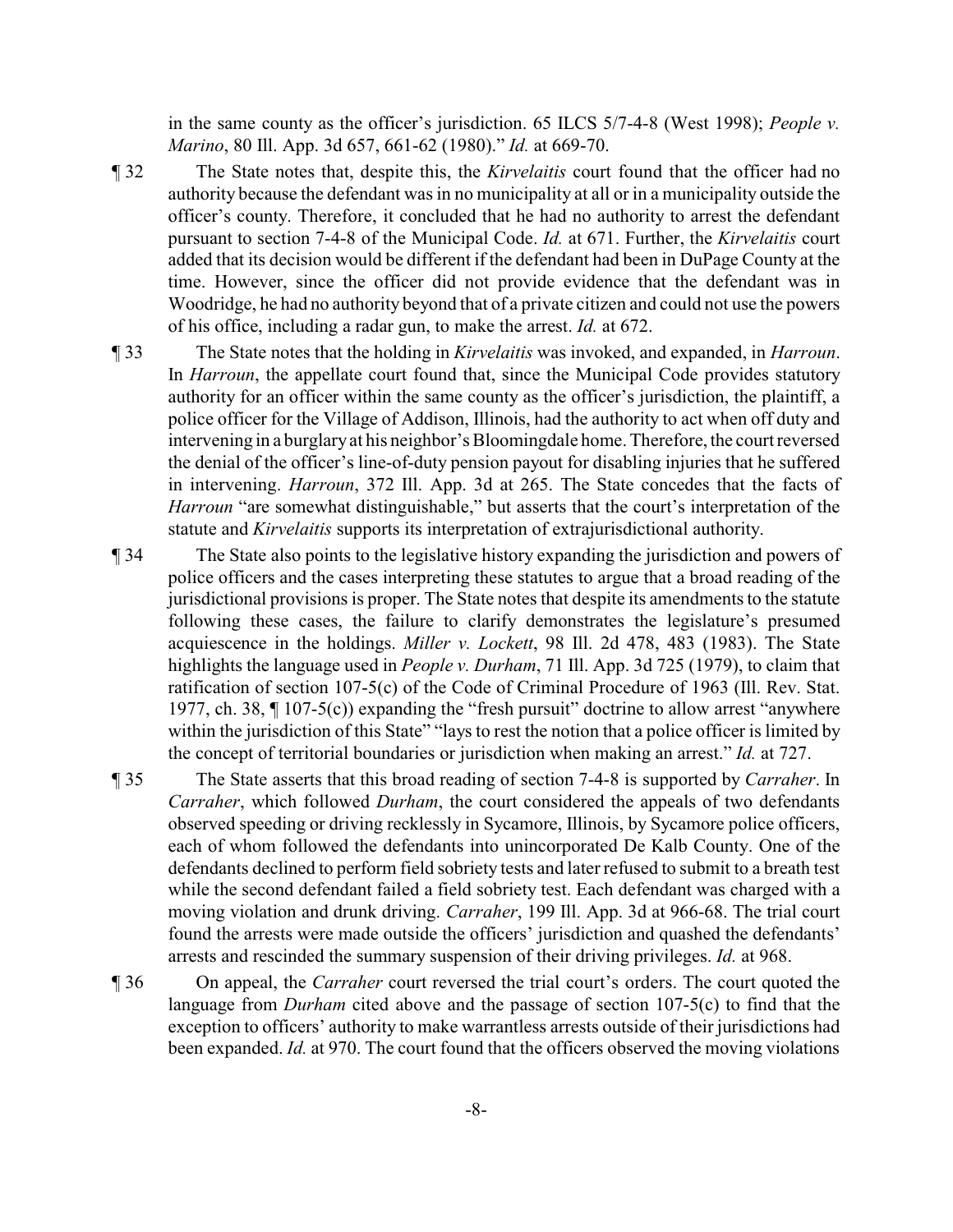within city limits, establishing probable cause, and therefore, under the amended statute and cases, including *Durham*, the officers had authority to arrest the defendants anywhere within Illinois. Furthermore, the court found that the officers also acted within their lawful authority as police officers when, after they observed indications that the defendants were under the influence of alcohol, they detained the defendants for the purpose of a limited investigation. *Id.* at 971-72. In addition, the State cites to *People v. Vargas*, 277 Ill. App. 3d 289, 297 (1995), where this court found it permissible for City of Schaumburg, Illinois, police to continue to lead an investigation that began in Schaumburg, but moved to Hoffman Estates, Illinois, because, as in this case, the Schaumburg police contacted Hoffman Estates but continued to lead the investigation. The State asserts that this broad reading of police authority and section 7-4-8 provide a basis for finding authority in the instant case.

¶ 37 The State adds anecdotal evidence of Maywood's successful reduction in crime rates and partnerships with other communities in securing this reduction to support its argument that this was not only beneficial to Maywood, but why the Maywood police's acquiescence was the same as authorization. Along this line, the State notes that section 107-4(a-3)(3) grants jurisdiction to question and arrest to an on-duty peace officer who is requested to render aid or assistance because an appropriate state or local law enforcement official requested such assistance. 725 ILCS 5/107-4(a-3)(3) (West 2008). It contends that, given the expansion of authoritydetailed above, the difference between requesting assistance and tacitlyauthorizing action is negligible and Maywood's lack of objection to the officers' surveillance supports a finding the Chicago policemen were authorized pursuant to the statute.

- ¶ 38 First, as the State concedes, *Vargas* involved adjacent communities and is clearly distinguishable from this case. Second, the State incorrectly dismisses the trial court's conclusion that section 107-5(c) "has nothing to do with this case." The trial court correctly concluded that this section is dependent upon a finding that section 107-4 conferred jurisdiction to the arresting officer(s) prior to exercising authority to make an arrest. While an arrest may be made anywhere in the state, a police officer must have jurisdiction and authority to act pursuant to that section.
- ¶ 39 Defendant argues that there was no evidence presented in this case for the Chicago officers to invoke section 107-4(a-3). Indeed, there was no evidence that: the offense occurred anywhere but in Maywood; there was any immediate commission of a crime; or Maywood requested assistance from the City of Chicago on this issue. Accordingly, section 107-4(a-3) is not applicable and this issue may be resolved by addressing the State's first contention that the arrest was proper pursuant to section 7-4-8.
- ¶ 40 Defendant argues that the case law the State relies upon does not support its argument that the Chicago police officers had authority to arrest defendant in Maywood under the facts of this case. First, the State correctly points out that we may dispose of defendant's argument that the State has disavowed the holding in *Kirvelaitis*, because it has argued in a separate appeal that the *Kirvelaitis* holding was erroneous. This is irrelevant. A party involved in separate appeals is not bound by different arguments advanced in the separate cases. However, defendant's argument that the holding in *Kirvelaitis*, upon which the State relies, is erroneous is a relevant argument.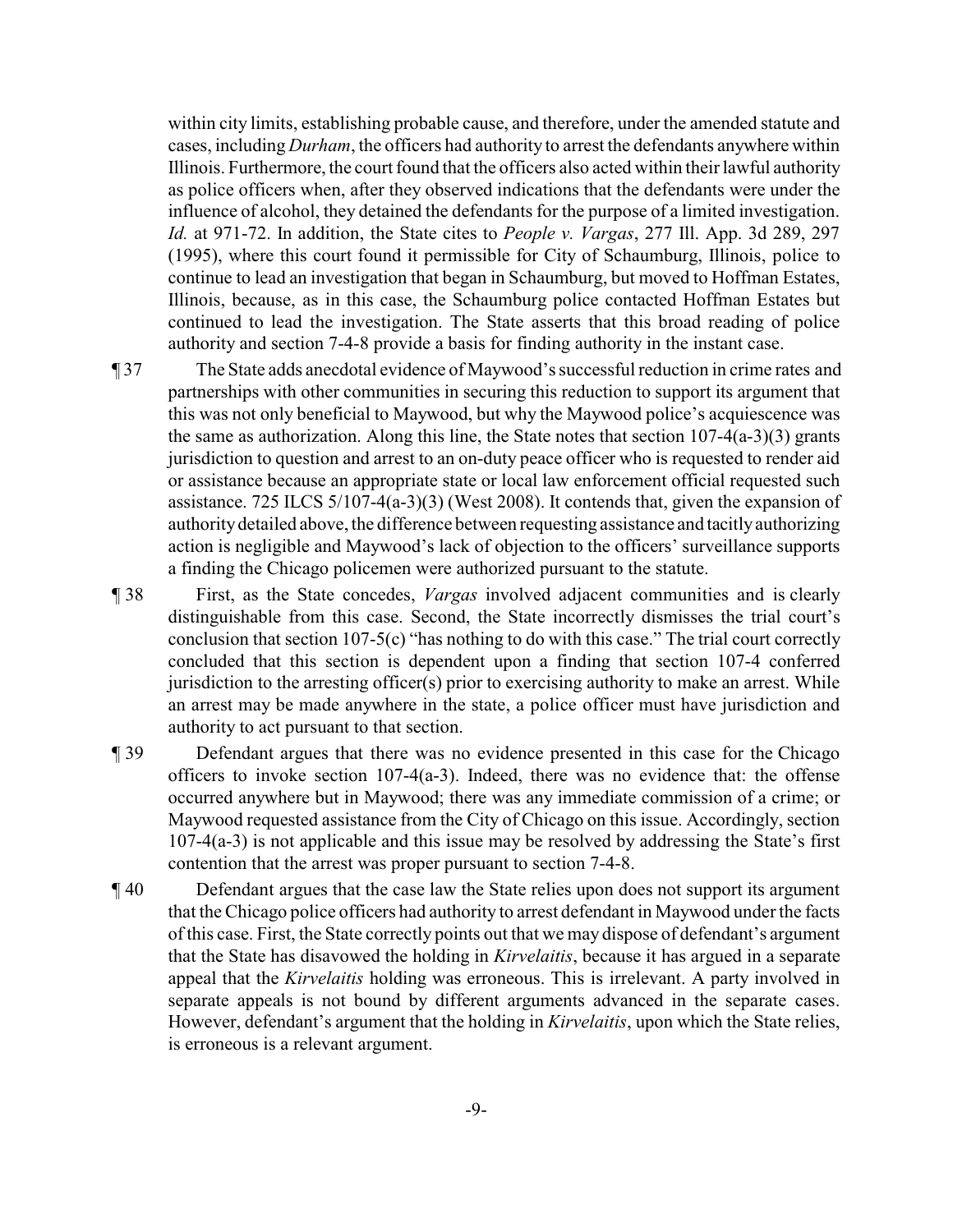- ¶ 41 The State attempts to apply the language in *Durham* and *Kirvelaitis* to expand the jurisdiction of police officers. Defendant maintains that the plain language of the statute does not support the State's argument. He asserts that this court should uphold the trial court and follow those courts that have held that the plain language of the statute requires applying the term "adjoining" to mean municipalities that actually share a border. *People v. Lahr*, 147 Ill. 2d 379 (1992); *Marino*, 80 Ill. App. 3d 657.
- ¶ 42 While, as the State argues, *Marino* was decided prior to the statutory amendments, it is nonetheless the support cited for the key passage in *Kirvelaitis*. In *Marino*, the court considered whether members of the Chicago police department had authority to make a warrantless arrest in Du Page County for a crime committed in Du Page County. Specifically, the cited passage from *Marino* reads:

"Pursuant to the authority conferred by section 7-4-8 of the Code [citation], the police of any municipality in a police district may enter any part of the district 'to suppress a riot, to preserve the peace, and to protect the lives, rights, and property of citizens.' These sections have long been construed as extending the power of local police into adjoining municipalities within the same county." *Id.* at 661-62.

- ¶ 43 The *Marino* court continued its analysis to explain and distinguish *Durham*. The court noted that *Durham* was distinguishable because it was specifically limited to where the offense has occurred within the same jurisdiction as the police officer's. *Id.* at 662. Consequently, the *Marino* court found that *Durham* did not govern the situation where Chicago police officers made a warrantless arrest for a crime committed in Du Page County. *Id.*
- ¶ 44 As noted, the State argues that the real test is whether municipalities are "adjoined" within the same county. The State attempts to apply the language of *Durham* and *Kirvelaitis* to expand the meaning of "adjoining," thereby expanding the police officers' authority. However, from the analysis of the cases above that underlie *Kirvelaitis*, we find that the *Kirvelaitis* court overstated these holdings and the trial court properly found that the officers did not have authority to act in Maywood.
- ¶ 45 Furthermore, these cases are distinguishable on key facts from the instant case. *Durham* involved an arrest made by county sheriff's officers, an important factor in considering the verbiage cited by following cases and focused on by the State that an officer may make a warrantless arrest in an adjoining county. In addition, the officer in *Durham* had probable cause to believe the defendant committed a crime within his jurisdiction. Similarly, *Carraher* and *Vargas* both involved situations where the defendants were observed violating the law within the officers' jurisdiction.
- ¶ 46 In the instant matter, defendant's act, the police surveillance, the stop and search of defendant and his home, and defendant's arrest all occurred outside the officers' jurisdiction. Accordingly, we uphold the trial court's holding that the statute requires municipalities to actually share a border for a police officer to invoke authority pursuant to section 107-4 and the facts of this case do not support the warrantless arrest of defendant. As a result, the trial court was correct in quashing defendant's arrest and suppressing his statements made related to his arrest.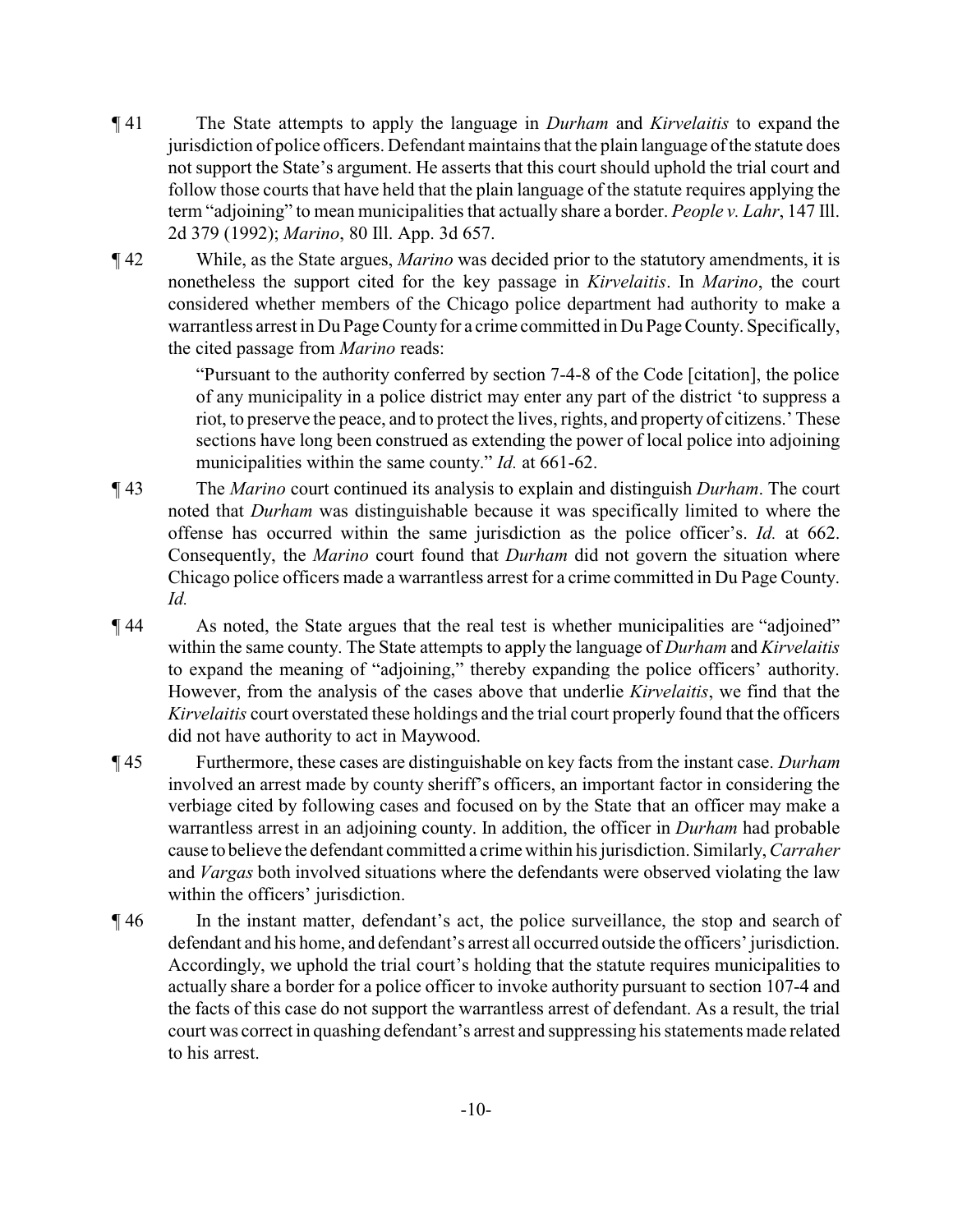#### ¶ 47 B. Exclusionary Rule

- ¶ 48 The State next argues that, even if this court finds the Chicago police lacked authority to investigate and arrest defendant, defendant's statements should not be suppressed because his arrest was the result of a lawful *Terry* stop and supported by probable cause. The State notes that the sections cited above granting the police authority exist to promote the interests of law enforcement agencies and do not create any personal rights to a defendant. It does not challenge the factual determinations of the court, but maintains that the trial court erred in its legal conclusion that defendant was in custody when the vehicle was stopped and suppressed defendant's statements that he lived at 1912 South 10th Street and that the marijuana and handgun were his was in error.
- ¶ 49 In reviewing a trial court's ruling on a motion to suppress, we accept the court's findings of fact unless they are against the manifest weight of the evidence. The court's ultimate ruling as to whether suppression is warranted is reviewed *de novo*. *People v. Harris*, 228 Ill. 2d 222, 230 (2008). In doing so, we may properly consider the testimony given at trial in addition to that provided at the suppression hearing. *People v. Slater*, 228 Ill. 2d 137, 149 (2008).
- ¶ 50 The United States and Illinois Constitutions guarantee citizens the right to be free from unreasonable searches and seizures. U.S. Const., amends. IV, XIV; Ill. Const. 1970, art. I, § 6. In *Terry v. Ohio*, 392 U.S. 1, 27 (1968), the United States Supreme Court held that a police officer "may, within the parameters of the fourth amendment, conduct a brief, investigatory stop of a citizen when the officer has a reasonable, articulable suspicion of criminal activity." See *People v. Gherna*, 203 Ill. 2d 165, 177 (2003). In addition, the Code of Criminal Procedure of 1963 provides that a peace officer, after having identified himself as such, may stop any person in a public place for a reasonable period of time when the officer reasonably infers from the circumstances that the person is committing, is about to commit, or has committed a criminal offense. 725 ILCS 5/107-14 (West 2010). While reasonable suspicion is a less demanding standard than probable cause, the fourth amendment requires at least a minimal level of objective justification for making the stop. *Illinois v. Wardlow*, 528 U.S. 119, 123 (2000).
- ¶ 51 The State asserts that the stop of defendant was not an arrest, but a permissible investigatory *Terry* stop. The State contends that the trial court erred in determining that defendant was not free to leave or decline the officers' request for information until after the police searched the home. The State argues that it had specific articulable facts and reasonable inferences drawn from the officers' experiences to justify stopping the vehicle to confirm that the man who matched the informant's description was defendant. The State maintains that it was deprived of the opportunity to further develop the record regarding the officers' knowledge of the informant's reliability because defense counsel's objection to this line of questioning was sustained and defendant should not be allowed to capitalize on the void of information on this issue of record. Further, the State notes that while there were several officers present, they did not have their guns drawn and there was no indication that any officer touched defendant and defendant's testimony to the contrary is unbelievable as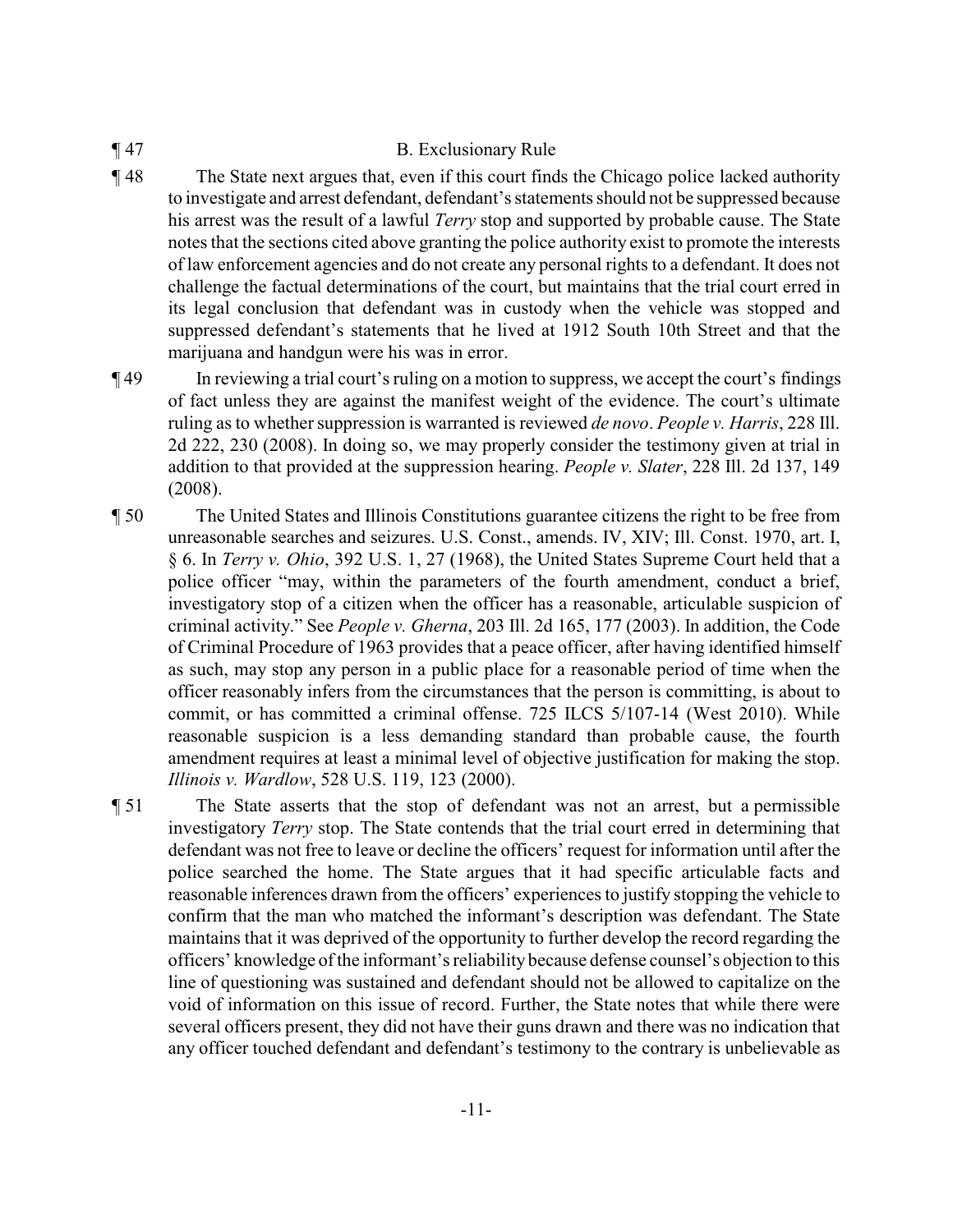he was impeached and his version is self-serving and incredible.

- ¶ 52 The State adds that once Gipson consented to the search of the home, the search was lawful and supported the detention of defendant. *Muehler v. Mena*, 544 U.S. 93, 98 (2005). The State argues that once the drugs and weapon were recovered, the officers had probable cause to arrest defendant. It asserts that this was independent of the initial stop of the vehicle and broke the causal connection between the first illegal arrest and his subsequent statement. *People v. Johnson*, 237 Ill. 2d 81, 94 (2010). Under *Johnson*, factors to consider whether there is a break in the causal connection include: "(1) the proximity in time between the arrest and the statement; (2) the presence of intervening circumstances; (3) the flagrancy of the police misconduct; and (4) whether *Miranda* warnings were given before the statements were made." *Id.* at 93. The State contends that defendant was placed into custody after the illegal items were recovered, defendant waived his *Miranda* rights, and defendant then made the statements that were suppressed by the trial court.
- ¶ 53 The State argues that our supreme court recently considered this issue in an analogous case where it found the trial court properly refused to apply the exclusionary rule. *People v. Galan*, 229 Ill. 2d 484 (2008). In *Galan*, the Chicago police department's narcotics and gang investigation section received information from an informant that the defendant was storing, selling and manufacturing large amounts of marijuana from his Chicago residence and it initiated surveillance. *Id.* at 488. The police observed the defendant twice enter and leave the residence with a brown box each time to take the boxes to his truck. The defendant repeatedly looked around while loading the boxes and also as he drove away. *Id.* at 488-89. The officers continued their surveillance and observed him driving erratically, eventually deciding to stop the vehicle and investigate as the defendant approached the Skyway onramp. *Id.* at 490.
- ¶ 54 The officers approached the vehicle with their guns drawn, holstering the guns after assuring it was safe. The officers smelled a strong odor of cannabis and the defendant informed the police he had " 'weed' " in the boxes in the car. *Id.* at 490-92. The defendant was placed under arrest and brought back to his residence, where he signed a consent-tosearch form, and the police searched the home and recovered a large amount of currency, pistols and drugs. *Id.* at 491. The defendant moved to quash his arrest and suppress evidence, arguing that the officers lacked jurisdiction to arrest him in Indiana and failed to follow Indiana statutory requirements in effecting the arrest and search of the vehicle. *Id.* at 494-95.
- ¶ 55 Our supreme court affirmed the trial court's denial of the defendant's motion. The court noted that the exclusionary rule is a judicially created rule and is not reflexively applied, but it is to be applied as a last resort only after assuring that the benefits of deterrence outweigh the costs of suppressing evidence. *Id.* at 521-22. The court found the arrest was a proper result of the officers' pursuit of a suspect they believed was engaged in drug trafficking and attempting to escape. *Id.* at 514. There was no evidence of police misconduct or willful disregard of Indiana's laws while arresting the defendant; accordingly, excluding the evidence was not necessary. *Id.* at 524.
- ¶ 56 The State concedes that the *Galan* court cited to *People v. Carrera*, 203 Ill. 2d 1, 11 (2002), for the proposition that the exclusionary rule is applicable where police effectuate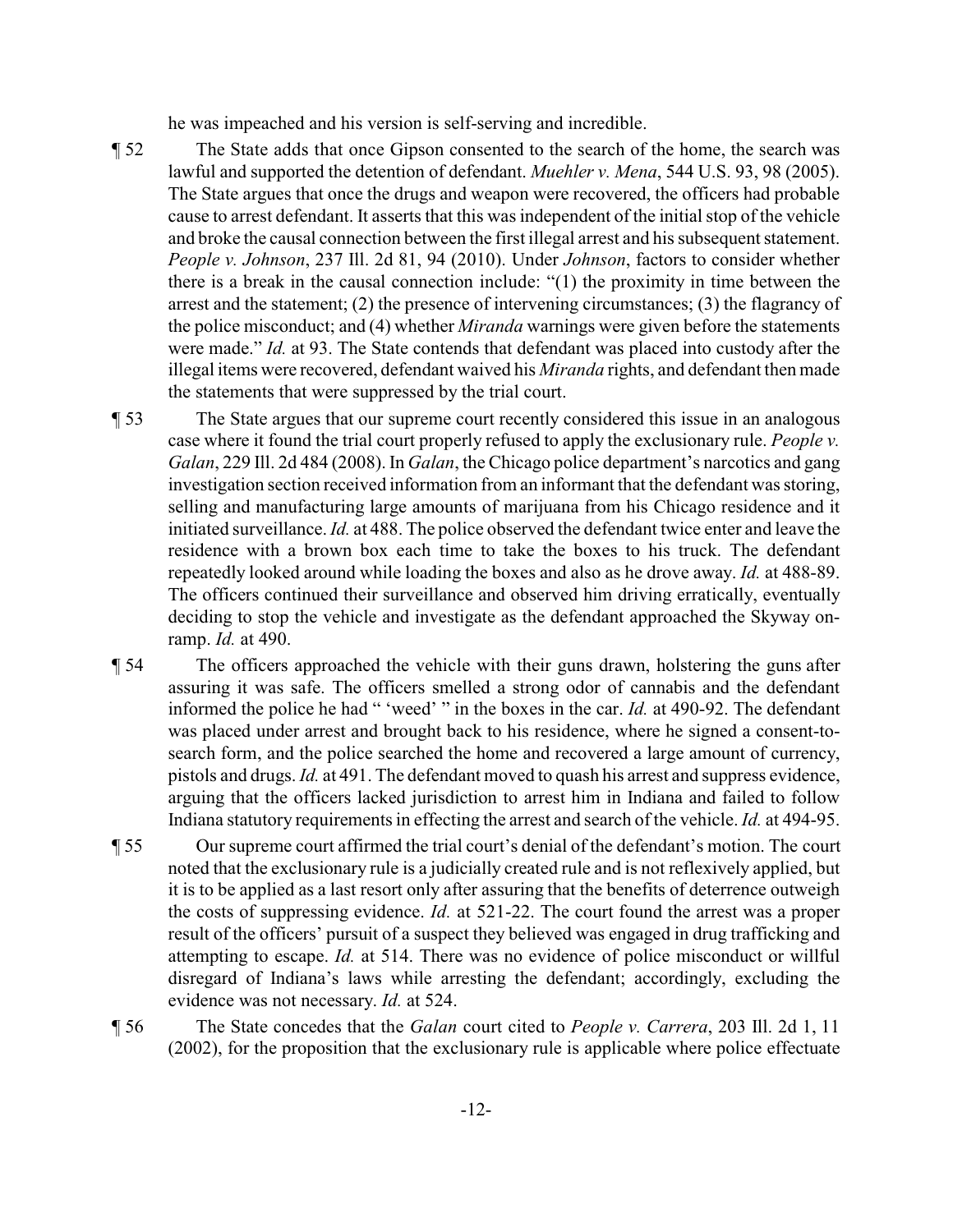an extraterritorial arrest without authority. It further concedes that the facts of *Carrera* are also similar to the instant matter; however, it asserts the holding was narrowly framed in that case. The Chicago police officers in *Carrera* surveilled the defendant at his Franklin Park home, followed him to a storage unit in Schiller Park and returned to Franklin Park, where the defendant was arrested. *Id.* at 3. The court found that the officers did not have authority to make the arrest; however, it held so because section 7-4-8 had been declared facially unconstitutional and it was as if it had never been enacted and the officers could not act in good-faith reliance upon the statute. *Id.* at 11.

- ¶ 57 The State contends that the facts of this case are analogous, and the outcome should be the same, as that in *Galan*. It notes that the evidence in this case demonstrates that the officers did not abuse their powers or violate defendant's fourth amendment rights, performing a valid *Terry* stop and authorized search. The officers contacted Maywood police to inform them of the surveillance and they acquiesced in the operation. Accordingly, the State argues that as in *Galan*, any deterrent effect of applying the exclusionary rule would serve no purpose. In contrast, with the State acknowledging that the case against defendant would be substantially impaired, the societal costs would be much greater in this case.
- ¶ 58 The State argues that, unlike *Carrera*, the arrest in the instant case was not made pursuant to an unconstitutional statute and, as in *Galan*, the purpose for applying the exclusionary rule would not be served and depriving the people the use of volunteered statements would be detrimental. The State adds that our supreme court has considered this point and recognized that barring voluntary statements through the exclusionary rule would cause great social cost over minimal deterrent effect. *People v. Willis*, 215 Ill. 2d 517, 531-34 (2005). Therefore, the State concludes that, because defendant's statements were volunteered during the course of constitutional investigation and arrest, even if the police were without statutory authority to investigate and arrest, the exclusionary rule should not be applied.
- ¶ 59 Defendant counters that there was no justified *Terry* stop. He maintains that no independent evidence outside of the information from the informant was presented to support a reasonable inference that he was involved in criminal activity. He notes that there was testimony that, at a minimum there were three police officers that approached the vehicle initially. Further, there was testimony that the officers had their weapons drawn and that defendant and the other occupants of the vehicle were handcuffed. He concludes that this does not constitute a *Terry* stop but, as the trial court concluded, constituted an arrest as defendant was intimidated by the show of force and believed he was not free to leave.
- ¶ 60 Because the police lacked probable cause at this point, he argues the arrest was improper. Defendant notes that, even if the officers' testimony was believed, there was nothing presented by the State to counter defendant's version of the facts. Under the police testimony, defendant was detained and moved back to in front of his home, where he remained for 20 minutes. Defendant asserts that these facts demonstrate that the trial court was correct in determining that defendant was arrested and not merely stopped for an investigatory *Terry* stop and defendant's first statements to the police were properly suppressed.
- ¶ 61 Further, defendant contends that the State failed to present sufficient evidence to support a finding of reasonable suspicion to support a *Terry* stop. He notes that it is important to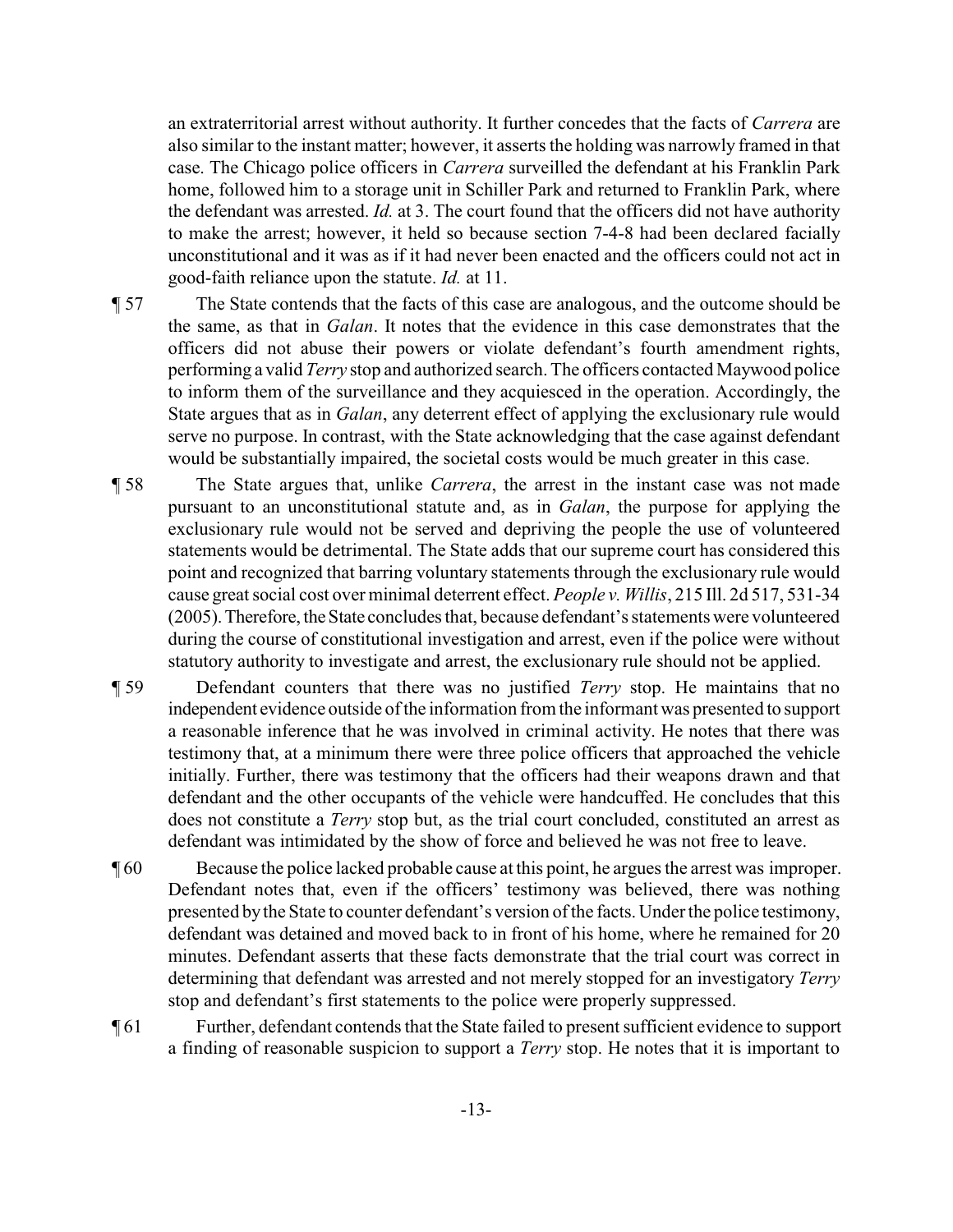determine if an informant's information forms a sufficient basis, including considering the quality and content of the information. *People v. Salinas*, 383 Ill. App. 3d 481, 492 (2008). Defendant responds to the State's claim that this should not be considered because defendant's objection at trial foreclosed the opportunity to elicit testimony on the informant by noting that it is the State's burden to properly establish the record and make an offer of proof for any evidentiary dispute.

¶ 62 Finally, defendant argues that the State failed to raise the issue of intervening probable cause at trial and has forfeited the argument that this supports inclusion of defendant's statements. Defendant argues that he was unable to develop this issue before the trial court and the State should be foreclosed from advancing it here. Otherwise, defendant argues he could have shown that Gipson's consent to search was obtained only as a result of the unlawful stop and arrest of defendant and, therefore, recovery of the contraband would not be independent of the arrest. Alternatively, defendant argues that even if not forfeited, the State's claim should be rejected because the police did not have authority to request consent or conduct the search in Maywood. Therefore, defendant claims, the State did not and could not properly obtain probable cause to arrest defendant and the exclusionary rule should apply to suppress his statements.

- ¶ 63 We agree with defendant that the State's argument that the officers simply conducted a *Terry* stop fails. Even ignoring the lack of evidence concerning the quality and content of the informant's information presented by the State, the evidence presented at the hearing supports the trial court's finding. The State's argument on this point would require this court to ignore the findings of fact and credibility by the trier of fact and only follow the testimony of the police officer. The trial court found defendant's testimonycredible and determined that he was arrested and detained, and that this was not a *Terry* stop and does not support overruling the trial court's order.
- ¶ 64 With respect to application of the exculsionary rule to his initial statements, we find it important to consider the facts of this case in comparison to those in *Galan*. Unlike *Galan*, the instant case does not involve surveillance of any illegal or suspicious act within the jurisdiction of the police officers. Also, unlike in *Galan*, the police officers in this case did not recover any illegal drugs from the car when they stopped defendant. Rather, defendant was spotted leaving his house and entering the vehicle without any suspicious packages or mannerisms. This is quite unlike the defendant's actions in *Galan*, where the defendant's stop was preceded by suspicious activity and his voluntary statements were related to the immediate discovery of illegal drugs in his vehicle. In this case, there is a stronger argument that the deterrent effect of applying the exclusionary rule could serve the purpose of assuring the police act within their authority.
- ¶ 65 Furthermore, Justice Freeman noted in his dissent in *Galan* that the decision in *Carrera*, while not factually directly on point with *Galan*, upheld the exclusion of evidence resulting from an unlawful, extraterritorial arrest. *Galan*, 229 Ill. 2d at 542-44 (Freeman, J., dissenting, joined by Kilbride, J.). While *Carrera* involved a statute that was void *ab initio* on constitutional grounds, Justice Freeman opined that the *Galan* majority was too quick to distinguish the cases because the opinion was animated by its reliance on *Lahr* and the proposition that " 'Illinois law is settled that the exclusionary rule is applicable where the